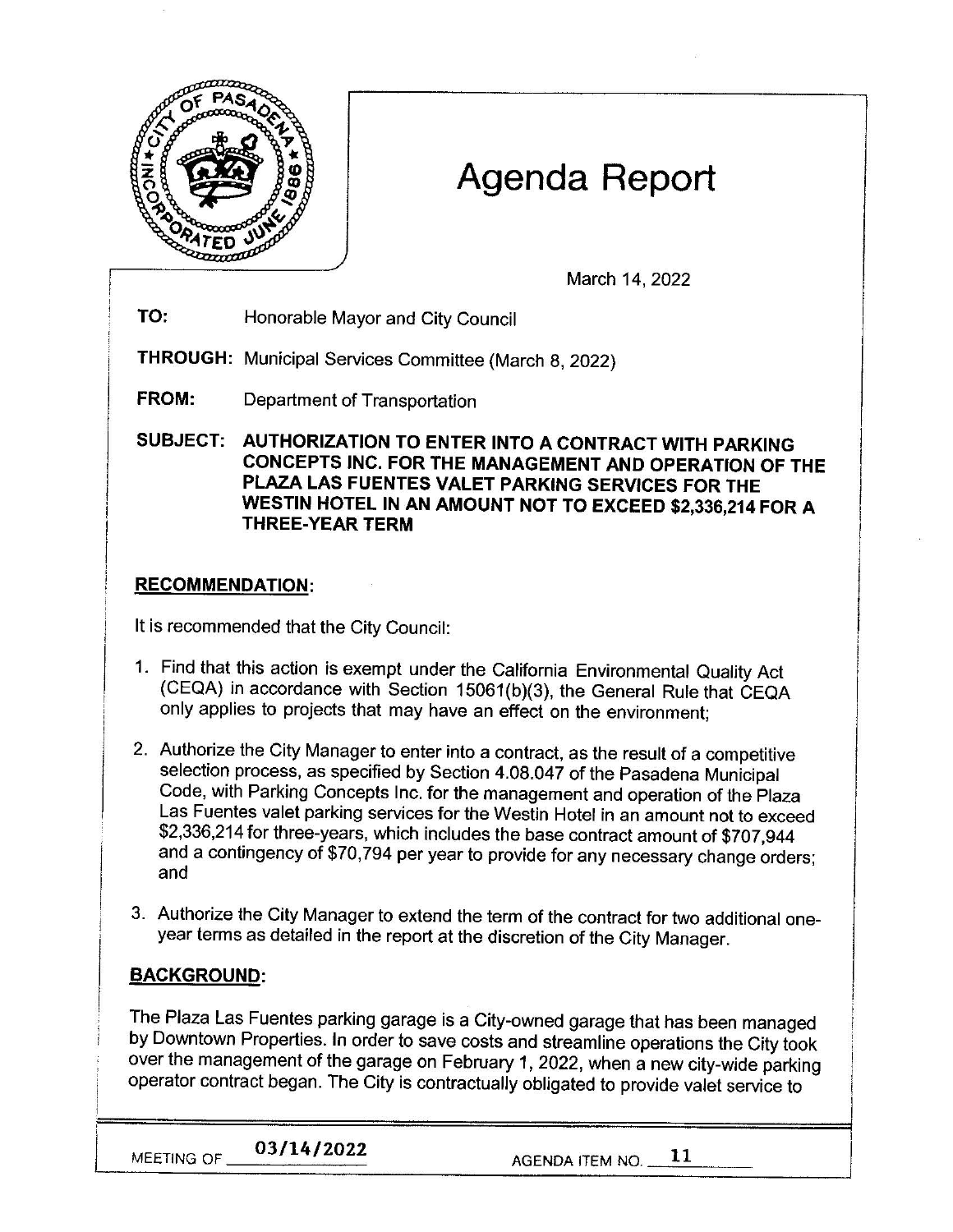Authorization to enter into a contract with Parking Concepts, Inc. for the Management and Operation of the Plaza Las Fuentes Valet Parking Services March 14, 2022 Page 2 of 3

the Plaza Las Fuentes Property through the Restated Declaration of Covenants, Conditions, and Restrictions dated 30 November, 1987. Contractually obligated valet operations were not included in the city-wide operator contract as the Westin Hotel had expressed interest in managing the valet operation directly. In December 2021 the hotel decided not to assume control of the valet operation, leaving the City with the responsibility.

A Request for Proposal (RFP) for valet parking services at the Plaza Las Fuentes garage was published on January 5, 2022 with bids due on January 18, 2022. The initial contract term specified in the RFP is for three years with an option for two additional one-year terms at the discretion of the City Manager based upon performance and availability of City funds. The new contract is expected to begin April 1, 2022. The valet service is currently operating under a Purchase Order to ensure uninterrupted service.

The RFP was posted on Planet Bids where 28 prospective bidders downloaded the RFP, four of which were local firms. A virtual non-mandatory pre-proposal meeting was held on January 10, 2022 with representatives from six companies present. On January 18, 2022, four companies' submitted proposals:

- Everpark, Inc. Los Angeles CA
- LAZ Parking, Los Angeles CA
- Parking Concepts Inc. Pasadena CA
- Prime Valet, Bellflower CA

The proposals were evaluated by a committee consisting of City of Pasadena employees from the Department of Transportation and the Department of Public Works. The proposals were evaluated based on the following criteria, weighted as follows:

| <b>Criteria</b>                               | Weight |
|-----------------------------------------------|--------|
| <b>Management Fee</b>                         | 30%    |
| Experience                                    | 30%    |
| Cash Management, Reporting, and Audit Program | 30%    |
| Local Pasadena Business Preference            | 5%     |
| Small and Micro-Business Preference           | 5%     |
| Total                                         | 100%   |

The proposal by Parking Concepts Inc., a local Pasadena company, was rated the highest based on the firm's Experience and Cash Management, Reporting and Audit Program. Attachment A is a summary of the evaluation scores. Based on this, staff recommends award of the valet service contract to Parking Concepts Inc.

## **COUNCIL POLICY CONSIDERATION:**

This project is consistent with the City Council's goal to support and promote the quality of life and the local economy.